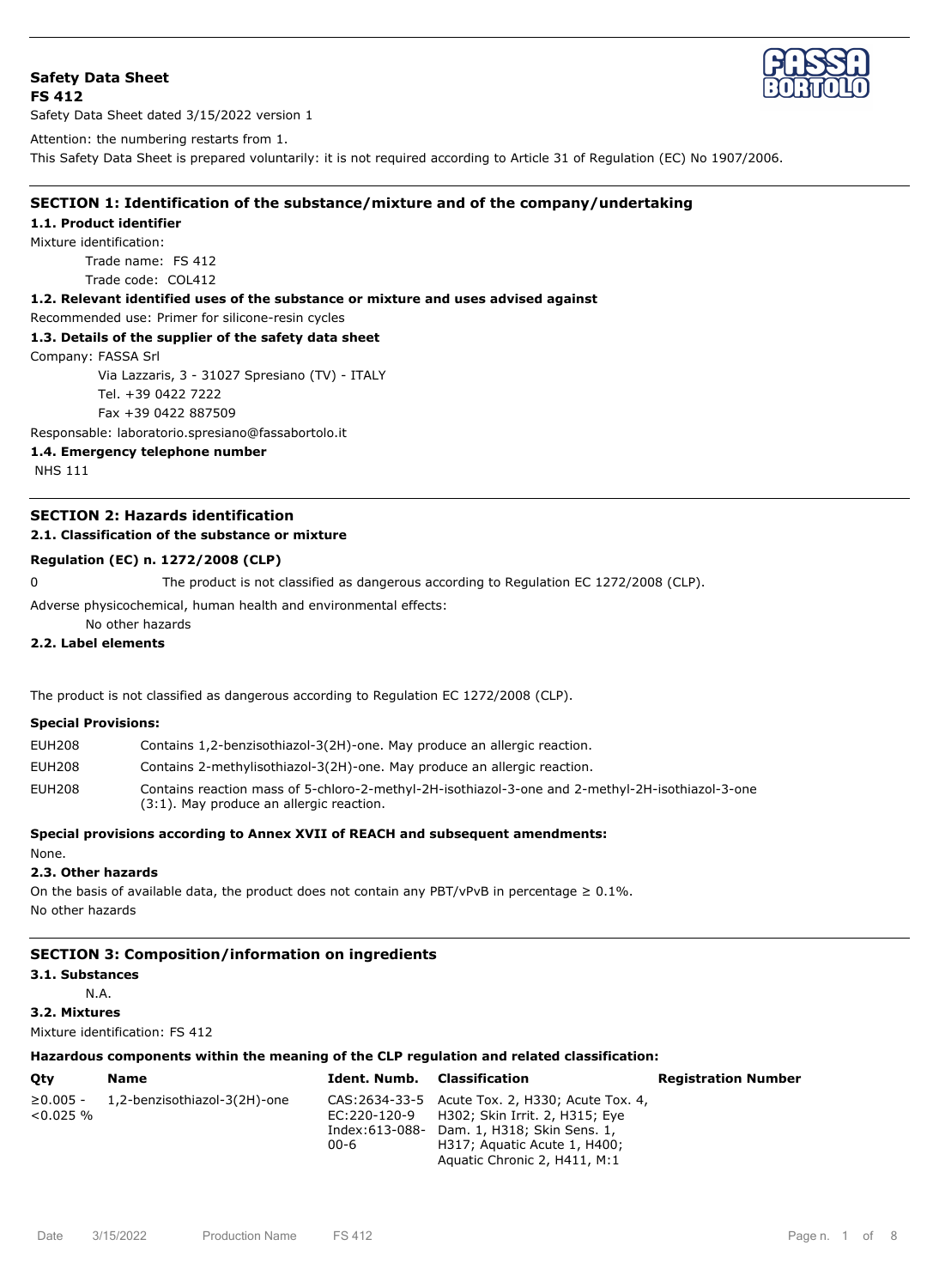≥0.00015 - 2-methylisothiazol-3(2H)-one CAS:2682-20-4  $< 0.0015$  % EC:220-239-6 Index:613-326- Corr. 1B, H314; Eye Dam. 1, 00-9 CAS: 2682-20-4 Acute Tox. 2, H330; Acute Tox. 3, H311; Acute Tox. 3, H301; Skin H318; Skin Sens. 1A, H317; Aquatic Acute 1, H400; Aquatic Chronic 1, H410, M-Chronic:1, M-Acute:10, EUH071 ≥0.00015 - reaction mass of 5-chloro-2- <0.0015 % methyl-2H-isothiazol-3-one and 2- Index:613-167- H310; Acute Tox. 3, H301; Skin methyl-2H-isothiazol-3-one (3:1) 00-5 CAS:55965-84-9 Acute Tox. 2, H330; Acute Tox. 2, Corr. 1C, H314; Eye Dam. 1, H318; Skin Sens. 1A, H317; Aquatic Acute 1, H400; Aquatic Chronic 1, H410, M-Chronic:100, M-Acute:100, EUH071

# **SECTION 4: First aid measures**

#### **4.1. Description of first aid measures**

In case of skin contact:

Wash with plenty of water and soap.

In case of eyes contact:

In case of contact with eyes, rinse immediately with plenty of water and seek medical advice.

In case of Ingestion:

Do not induce vomiting, get medical attention showing the SDS and label hazardous.

In case of Inhalation:

Remove casualty to fresh air and keep warm and at rest.

# **4.2. Most important symptoms and effects, both acute and delayed**

None known

### **4.3. Indication of any immediate medical attention and special treatment needed**

If you feel unwell, seek medical advice.

# **SECTION 5: Firefighting measures**

# **5.1. Extinguishing media**

Suitable extinguishing media:

Product is not flammable.

Extinguishing media which must not be used for safety reasons:

None in particular.

# **5.2. Special hazards arising from the substance or mixture**

Burning produces heavy smoke.

In the event of fire and/or explosion do not breathe fumes.

# **5.3. Advice for firefighters**

Use suitable breathing apparatus .

Collect contaminated fire extinguishing water separately. This must not be discharged into drains.

Move undamaged containers from immediate hazard area if it can be done safely.

## **SECTION 6: Accidental release measures**

# **6.1. Personal precautions, protective equipment and emergency procedures**

Wear personal protection equipment.

Remove persons to safety.

See protective measures under point 7 and 8.

# **6.2. Environmental precautions**

Do not allow to enter into soil/subsoil. Do not allow to enter into surface water or drains.

In case of gas escape or of entry into waterways, soil or drains, inform the responsible authorities.

# **6.3. Methods and material for containment and cleaning up**

Material suitable for collection: inert absorbent material (e.g. sand, vermiculite) After the product has been recovered, rinse the area and materials involved with water. Retain contaminated washing water and dispose it.

# **6.4. Reference to other sections**

See also section 8 and 13

# **SECTION 7: Handling and storage**

# **7.1. Precautions for safe handling**

Avoid contact with skin and eyes, inhalation of vapours and mists.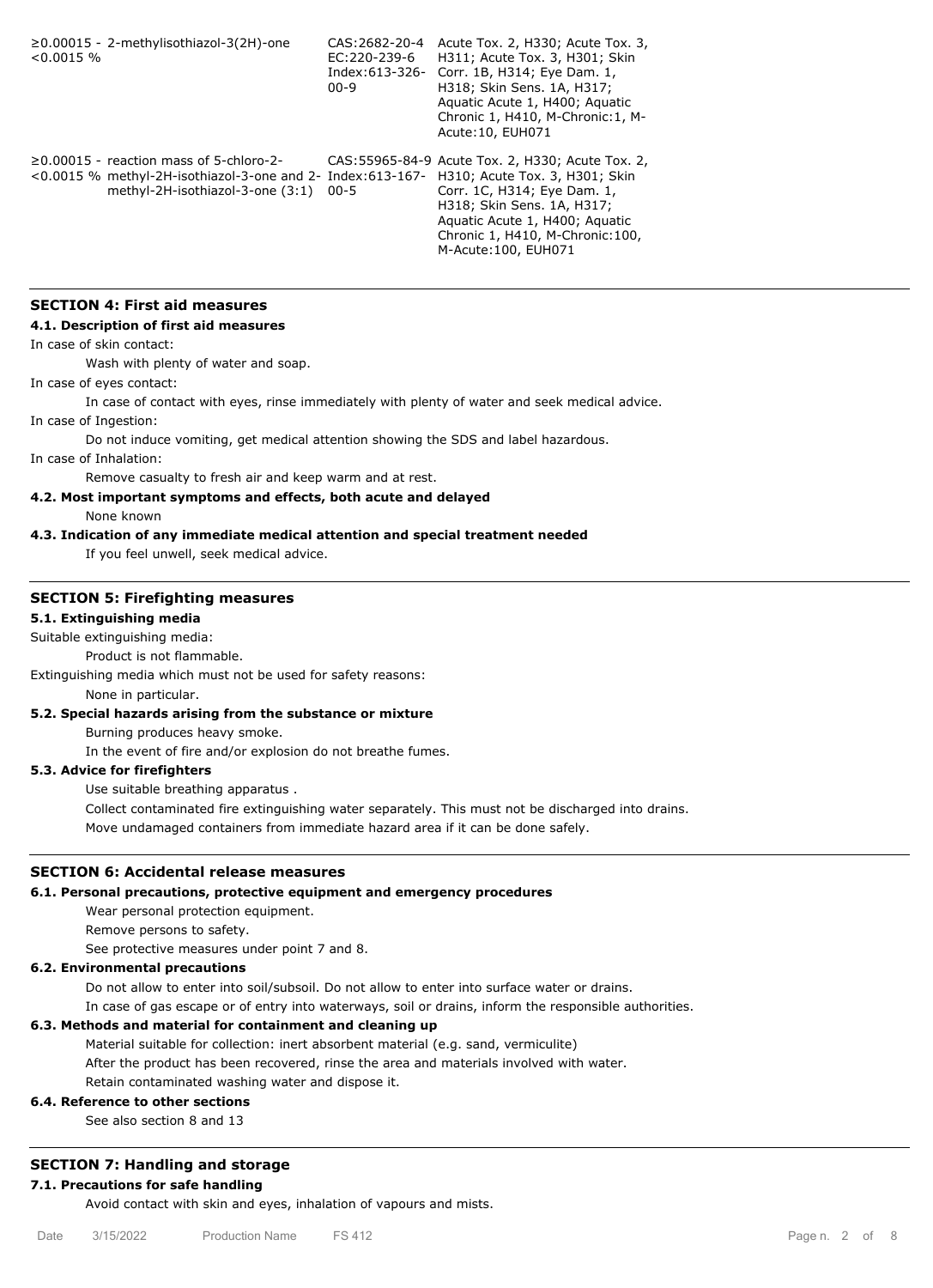Advice on general occupational hygiene:

Do not eat or drink while working.

See also section 8 for recommended protective equipment.

## **7.2. Conditions for safe storage, including any incompatibilities**

Keep container tightly closed in a cool, well-ventilated place, away from heat.

Keep away from food, drink and feed.

Incompatible materials:

See chapter 10.5

Instructions as regards storage premises: Adequately ventilated premises. Protect from frost.

#### **7.3. Specific end use(s)**

Recommendation(s) See chapter 1.2 Industrial sector specific solutions: None in particular

# **SECTION 8: Exposure controls/personal protection 8.1. Control parameters**

#### **Community Occupational Exposure Limits (OEL)**

| Component                                                                                                       | <b>OEL</b><br><b>Type</b> | Country         | <b>Ceiling</b> | <b>Long Term</b><br>mg/m3 | <b>Long Term</b><br>ppm | <b>Short Term</b><br>mg/m3 | <b>Short Term Notes</b><br>ppm |                    |
|-----------------------------------------------------------------------------------------------------------------|---------------------------|-----------------|----------------|---------------------------|-------------------------|----------------------------|--------------------------------|--------------------|
| 2-methylisothiazol-3(2H)- MAK<br>one                                                                            |                           | <b>AUSTRIA</b>  |                | 0.050                     |                         |                            |                                |                    |
|                                                                                                                 | <b>MAK</b>                | <b>GERMANY</b>  |                | 0.200                     |                         | 0.400                      |                                | Inhalable fraction |
|                                                                                                                 | <b>SUVA</b>               | SWITZERLAN<br>D |                | 0.200                     |                         | 0.400                      |                                | Inhalable fraction |
| reaction mass of 5-<br>chloro-2-methyl-2H-<br>isothiazol-3-one and 2-<br>methyl-2H-isothiazol-3-<br>one $(3:1)$ | <b>MAK</b>                | <b>AUSTRIA</b>  |                | 0.050                     |                         |                            |                                |                    |
|                                                                                                                 | <b>MAK</b>                | <b>GERMANY</b>  |                | 0.200                     |                         | 0.400                      |                                | Inhalable fraction |
|                                                                                                                 | <b>SUVA</b>               | SWITZERLAN<br>D |                | 0.200                     |                         | 0.400                      |                                | Inhalable fraction |

#### **8.2. Exposure controls**

Provide adequate ventilation. Where reasonably practicable, this should be achieved by the use of local exhaust ventilation and good general extraction.

Eye protection:

Eye glasses with side protection (EN 166).

Protection for skin:

Use suitable clothing that provides complete protection to the skin according to activity and exposure (EN14605/EN13982), e.g. overall, apron, safety shoes, suitable clothing.

Protection for hands:

There is no material or combination of materials for gloves that can guarantee unlimited resistance to any individual chemical or combination of chemicals.

For prolonged or repeated handling, use chemical resistant gloves.

Suitable materials for safety gloves (EN 16523); NBR (Nitril rubber): thickness  $> = 0.4$  mm; permeation time  $> = 480$  min.; Butyl caoutchouc (butyl rubber): thickness  $> = 0.4$  mm; permeation time  $> = 480$  min.

The choice of suitable gloves does not only depend on the material, but also on other quality characteristics that vary from one manufacturer to another and on the manner and times according to which the mixture is used.

Respiratory protection:

If workers are exposed to concentrations above the exposure limit they must use appropriate, certified respirators. Combination filtering device (EN 14387).

Environmental exposure controls:

See point 6.2

Hygienic and Technical measures

See section 7.

# **SECTION 9: Physical and chemical properties 9.1. Information on basic physical and chemical properties**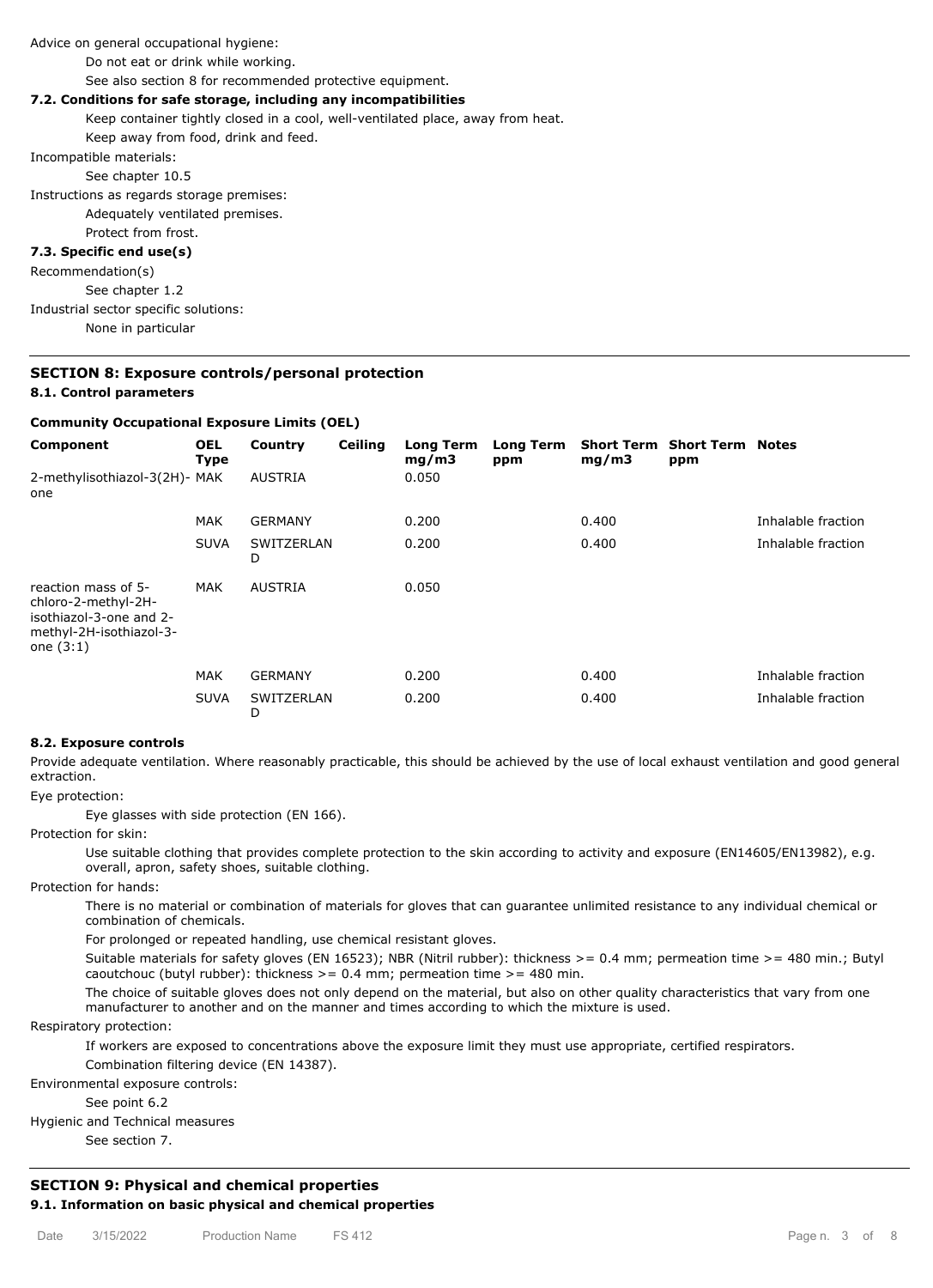Appearance: thick liquid Color: whitish Odour: typical Odour threshold: N.A. pH: >=8.00<=9.00 ( Internal method ) Melting point / freezing point: N.D. Initial boiling point and boiling range: N.D. Flash point: > 93°C Evaporation rate: N.D. Density:  $1,00 \div 1,10$  kg/l (Internal method) Upper/lower flammability or explosive limits: N.D. Vapour density: N.A. Vapour pressure: N.D. Solubility in water: miscible in all ratio Solubility in oil: No data available Partition coefficient (n-octanol/water): N.A. Auto-ignition temperature: N.D. Decomposition temperature: N.D. Viscosity: N.A. Explosive properties: N.A. ( Internal assessment ) Oxidizing properties: N.A. ( Internal assessment ) Solid/gas flammability: N.A.

# **9.2. Other information**

Conductivity: N.D.

### **SECTION 10: Stability and reactivity**

### **10.1. Reactivity**

Stable under normal conditions

# **10.2. Chemical stability**

Stable under normal conditions

# **10.3. Possibility of hazardous reactions**

## None. **10.4. Conditions to avoid**

Keep away from heat sources.

- **10.5. Incompatible materials** None in particular.
- **10.6. Hazardous decomposition products**

# **SECTION 11: Toxicological information 11.1. Information on toxicological effects**

#### **Toxicological Information of the Preparation**

| a) acute toxicity                    | Not classified                                                   |
|--------------------------------------|------------------------------------------------------------------|
|                                      | Based on available data, the classification criteria are not met |
| b) skin corrosion/irritation         | Not classified                                                   |
|                                      | Based on available data, the classification criteria are not met |
| c) serious eye damage/irritation     | Not classified                                                   |
|                                      | Based on available data, the classification criteria are not met |
| d) respiratory or skin sensitisation | Not classified                                                   |
|                                      | Based on available data, the classification criteria are not met |
| e) germ cell mutagenicity            | Not classified                                                   |
|                                      | Based on available data, the classification criteria are not met |
| f) carcinogenicity                   | Not classified                                                   |
|                                      | Based on available data, the classification criteria are not met |
| g) reproductive toxicity             | Not classified                                                   |
|                                      | Based on available data, the classification criteria are not met |
| h) STOT-single exposure              | Not classified                                                   |
|                                      | Based on available data, the classification criteria are not met |
| i) STOT-repeated exposure            | Not classified                                                   |
|                                      |                                                                  |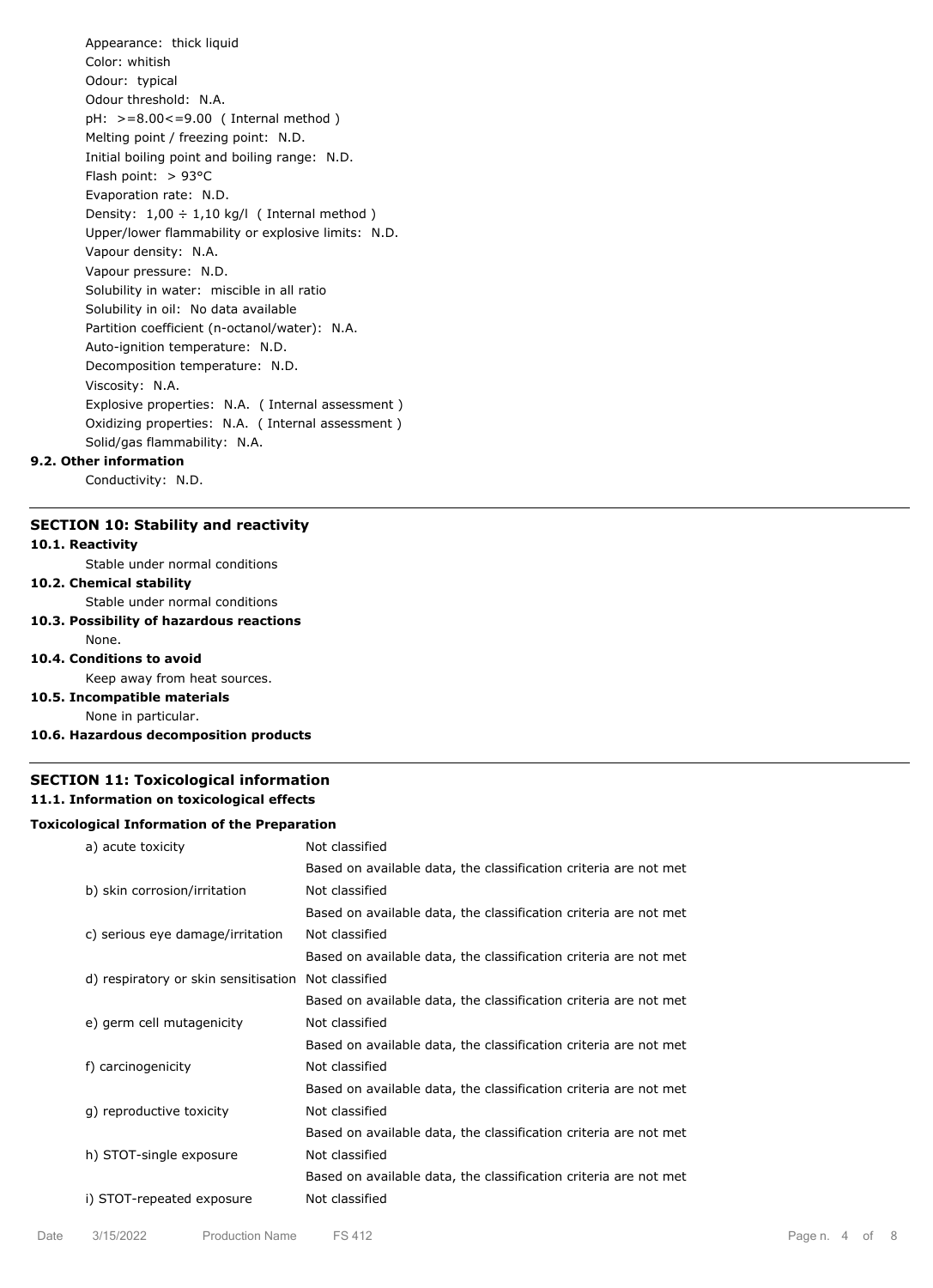## **SECTION 12: Ecological information**

### **12.1. Toxicity**

Adopt good working practices, so that the product is not released into the environment. Eco-Toxicological Information:

# **List of Eco-Toxicological properties of the product**

Not classified for environmental hazards.

No data available for the product

# **List of Eco-Toxicological properties of the components**

| Component                                                                                                                      | Ident. Numb.                                     | <b>Ecotox Data</b>                                                |
|--------------------------------------------------------------------------------------------------------------------------------|--------------------------------------------------|-------------------------------------------------------------------|
| 1,2-benzisothiazol-3(2H)-one                                                                                                   | - EINECS: 220-<br>120-9 - INDEX:<br>613-088-00-6 | CAS: 2634-33-5 a) Aquatic acute toxicity: LC50 Fish 1.6 mg/l 96h  |
|                                                                                                                                |                                                  | a) Aquatic acute toxicity: EC50 Daphnia 3.27 mg/l 48h             |
|                                                                                                                                |                                                  | a) Aquatic acute toxicity: EC50 Algae 0.11 mg/l 72h               |
|                                                                                                                                |                                                  | b) Aquatic chronic toxicity: NOEC Fish 0.21 mg/l - 28d            |
|                                                                                                                                |                                                  | b) Aquatic chronic toxicity : NOEC Daphnia 1.2 mg/l - 21d         |
| 2-methylisothiazol-3(2H)-one                                                                                                   | - EINECS: 220-<br>239-6 - INDEX:<br>613-326-00-9 | CAS: 2682-20-4 a) Aguatic acute toxicity: LC50 Fish 6 mg/l 96h    |
|                                                                                                                                |                                                  | a) Aguatic acute toxicity: EC50 Daphnia 1.68 mg/l 48h             |
|                                                                                                                                |                                                  | a) Aquatic acute toxicity: EC50 Algae 0.157 mg/l 72h              |
|                                                                                                                                |                                                  | b) Aquatic chronic toxicity: NOEC Fish 2.1 mg/l - 28d             |
|                                                                                                                                |                                                  | b) Aquatic chronic toxicity: NOEC Daphnia 0.55 mg/l - 21d         |
|                                                                                                                                |                                                  | b) Aquatic chronic toxicity: NOEC Algae 0.03 mg/l 72h             |
| reaction mass of 5-chloro-2-<br>methyl-2H-isothiazol-3-one and 2- 9 - INDEX: 613-<br>methyl-2H-isothiazol-3-one (3:1) 167-00-5 |                                                  | CAS: 55965-84- a) Aquatic acute toxicity: LC50 Fish 0.22 mg/l 96h |
|                                                                                                                                |                                                  | a) Aquatic acute toxicity: EC50 Daphnia 0.1 mg/l 48h              |
|                                                                                                                                |                                                  | a) Aquatic acute toxicity: EC50 Algae 0.0052 mg/l 48h             |
|                                                                                                                                |                                                  | a) Aquatic acute toxicity: EC50 Algae 0.048 mg/l 72h              |
|                                                                                                                                |                                                  | b) Aquatic chronic toxicity: NOEC Fish 0.098 mg/l - 28d           |
|                                                                                                                                |                                                  | b) Aquatic chronic toxicity : NOEC Daphnia 0.004 mg/l - 21d       |
|                                                                                                                                |                                                  | b) Aquatic chronic toxicity: NOEC Algae 0.00064 mg/l 48h          |
|                                                                                                                                |                                                  | b) Aquatic chronic toxicity : NOEC Algae 0.0012 mg/l 72h          |

## **12.2. Persistence and degradability**

| Component                                                                                             | Persitence/Degradabili<br>tv: |
|-------------------------------------------------------------------------------------------------------|-------------------------------|
| 1,2-benzisothiazol-3(2H)-one                                                                          | Readily biodegradable         |
| 2-methylisothiazol-3(2H)-one                                                                          | Readily biodegradable         |
| reaction mass of 5-chloro-2-<br>methyl-2H-isothiazol-3-one and 2-<br>methyl-2H-isothiazol-3-one (3:1) | Readily biodegradable         |

# **12.3. Bioaccumulative potential**

N.A.

#### **12.4. Mobility in soil**

N.A.

# **12.5. Results of PBT and vPvB assessment**

On the basis of available data, the product does not contain any PBT/vPvB in percentage  $\geq 0.1\%$ .

# **12.6. Other adverse effects**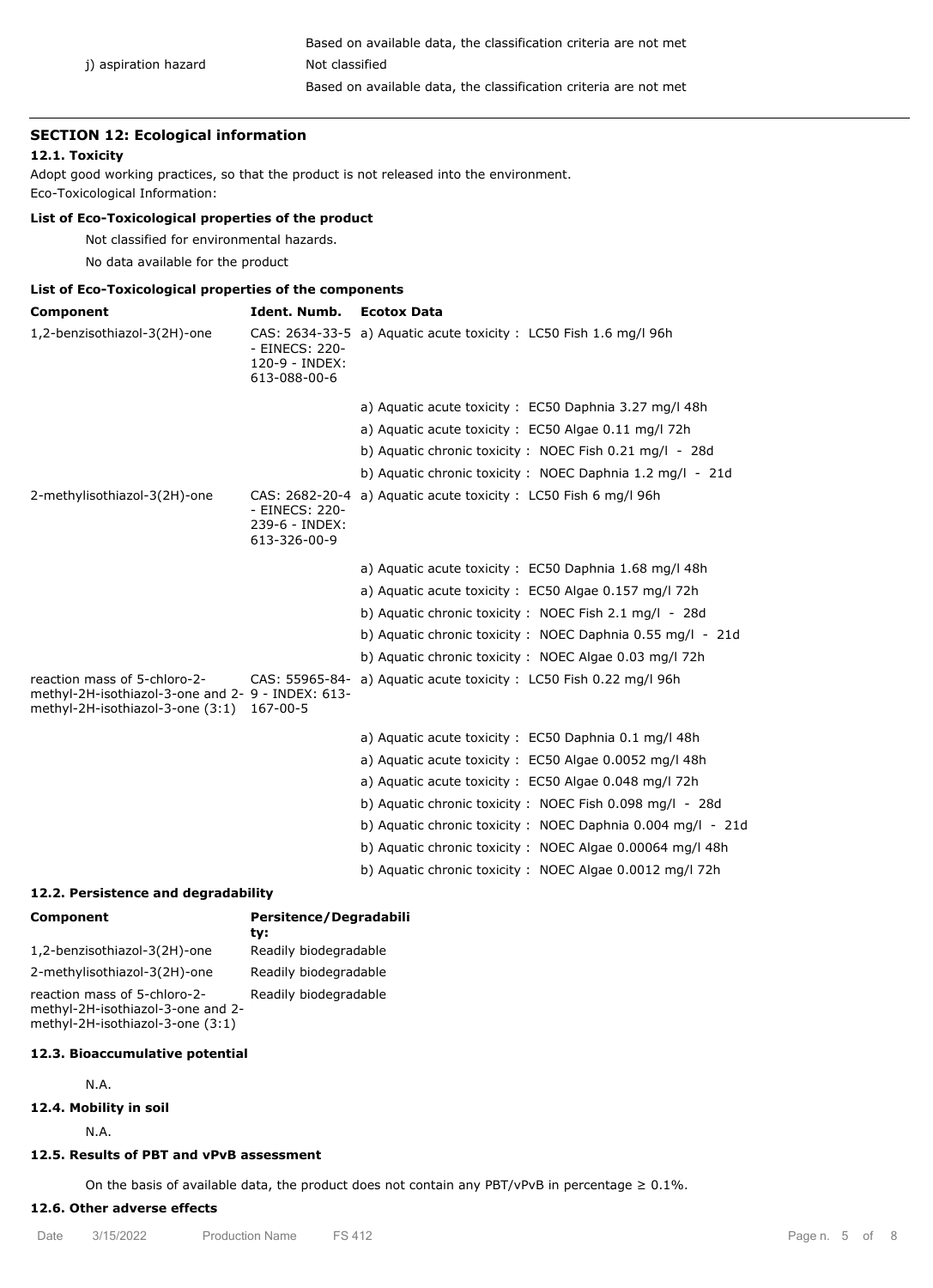# **SECTION 13: Disposal considerations**

# **13.1. Waste treatment methods**

Recover if possible. In so doing, comply with the local and national regulations currently in force. Do not allow it to enter drains or watercourses.

Dispose of containers contaminated by the product in accordance with local or national legal provisions.

# **SECTION 14: Transport information**

Not classified as dangerous in the meaning of transport regulations.

# **14.1. UN number**

N.A.

## **14.2. UN proper shipping name**

N.A.

- **14.3. Transport hazard class(es)**
	- N.A.
- **14.4. Packing group**
	- N.A.

## **14.5. Environmental hazards**

N.A.

**14.6. Special precautions for user**

N.A.

Road and Rail ( ADR-RID ) :

N.A.

Air ( IATA ) :

N.A.

Sea ( IMDG ) : N.A.

**14.7. Transport in bulk according to Annex II of MARPOL and the IBC Code**

N.A.

# **SECTION 15: Regulatory information**

## **15.1. Safety, health and environmental regulations/legislation specific for the substance or mixture**

Dir. 98/24/EC (Risks related to chemical agents at work) Dir. 2000/39/EC (Occupational exposure limit values) Directive 2010/75/EU Regulation (EC) n. 1907/2006 (REACH) Regulation (EC) n. 1272/2008 (CLP) Regulation (EC) n. 790/2009 (ATP 1 CLP) and (EU) n. 758/2013 Regulation (EU) n. 286/2011 (ATP 2 CLP) Regulation (EU) n. 618/2012 (ATP 3 CLP) Regulation (EU) n. 487/2013 (ATP 4 CLP) Regulation (EU) n. 944/2013 (ATP 5 CLP) Regulation (EU) n. 605/2014 (ATP 6 CLP) Regulation (EU) n. 2015/1221 (ATP 7 CLP) Regulation (EU) n. 2016/918 (ATP 8 CLP) Regulation (EU) n. 2016/1179 (ATP 9 CLP) Regulation (EU) n. 2017/776 (ATP 10 CLP) Regulation (EU) n. 2018/669 (ATP 11 CLP) Regulation (EU) n. 2018/1480 (ATP 13 CLP) Regulation (EU) n. 2019/521 (ATP 12 CLP) Regulation (EU) n. 2020/217 (ATP 14 CLP) Regulation (EU) n. 2020/1182 (ATP 15 CLP) Regulation (EU) n. 2021/643 (ATP 16 CLP) Regulation (EU) 2015/830 **Restrictions related to the product or the substances contained according to Annex XVII Regulation (EC) 1907/2006 (REACH)**

## **and subsequent modifications:**

Restrictions related to the product: None.

Restrictions related to the substances contained: 40, 70, 75

**Provisions related to directive EU 2012/18 (Seveso III):**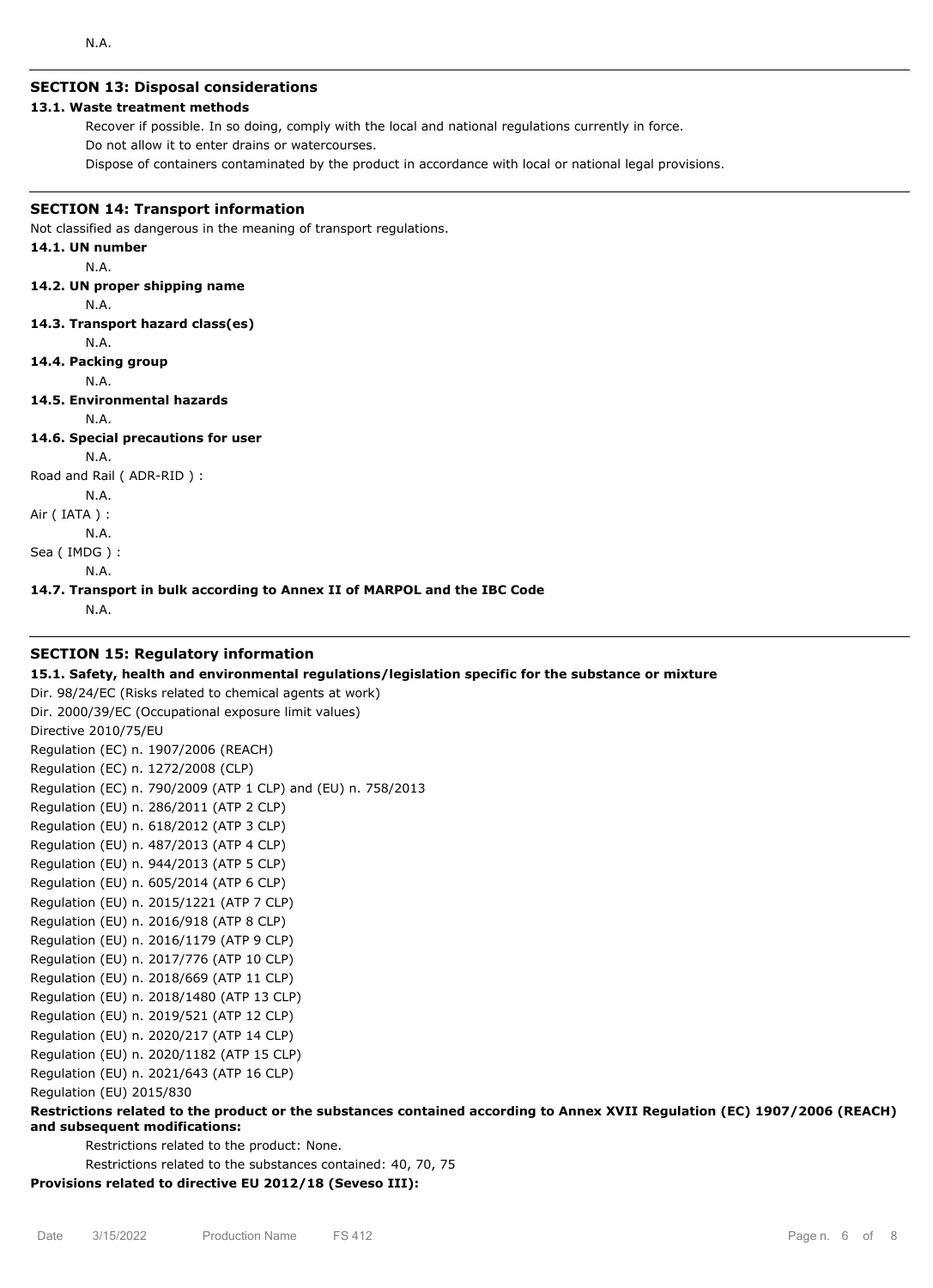### **Regulation (EU) No 649/2012 (PIC regulation)**

No substances listed

#### **German Water Hazard Class.**

Class 1: slightly hazardous for water.

# **SVHC Substances:**

On the basis of available data, the product does not contain any SVHC in percentage  $\geq 0.1\%$ .

**VOC content limit value (Directive 2004/42/EC)** Cat. A/h: 30 g/l; COV < 30 g/l

# **15.2. Chemical safety assessment**

No Chemical Safety Assessment has been carried out for the mixture.

#### **SECTION 16: Other information**

This document was prepared by a competent person who has received appropriate training.

Main bibliographic sources:

ECDIN - Environmental Chemicals Data and Information Network - Joint Research Centre, Commission of the European Communities

SAX's DANGEROUS PROPERTIES OF INDUSTRIAL MATERIALS - Eight Edition - Van Nostrand Reinold

Safety data sheets of raw materials suppliers.

CCNL - Appendix 1

The information contained herein is based on our state of knowledge at the above-specified date. It refers solely to the product indicated and constitutes no guarantee of particular quality.

It is the duty of the user to ensure that this information is appropriate and complete with respect to the specific use intended.

This MSDS cancels and replaces any preceding release.

Legend to abbreviations and acronyms used in the safety data sheet:

ACGIH: American Conference of Governmental Industrial Hygienists

ADR: European Agreement concerning the International Carriage of Dangerous Goods by Road.

ATE: Acute Toxicity Estimate

ATEmix: Acute toxicity Estimate (Mixtures)

BCF: Biological Concentration Factor

BEI: Biological Exposure Index

BOD: Biochemical Oxygen Demand

CAS: Chemical Abstracts Service (division of the American Chemical Society).

CAV: Poison Center

CE: European Community

CLP: Classification, Labeling, Packaging.

CMR: Carcinogenic, Mutagenic and Reprotoxic

COD: Chemical Oxygen Demand

COV: Volatile Organic Compound

CSA: Chemical Safety Assessment

CSR: Chemical Safety Report

DNEL: Derived No Effect Level.

EC50: Half Maximal Effective Concentration

ECHA: European Chemicals Agency

EINECS: European Inventory of Existing Commercial Chemical Substances.

ES: Exposure Scenario

GefStoffVO: Ordinance on Hazardous Substances, Germany.

GHS: Globally Harmonized System of Classification and Labeling of Chemicals.

IARC: International Agency for Research on Cancer

IATA: International Air Transport Association.

IC50: half maximal inhibitory concentration

IMDG: International Maritime Code for Dangerous Goods.

KAFH: KAFH

KSt: Explosion coefficient.

LC50: Lethal concentration, for 50 percent of test population.

LD50: Lethal dose, for 50 percent of test population.

LDLo: Lethal Dose Low

LC0: Lethal concentration, for 0 percent of test population.

N.A.: Not Applicable

N/A: Not Applicable

N/D: Not defined/ Not available

N.D.: Not available